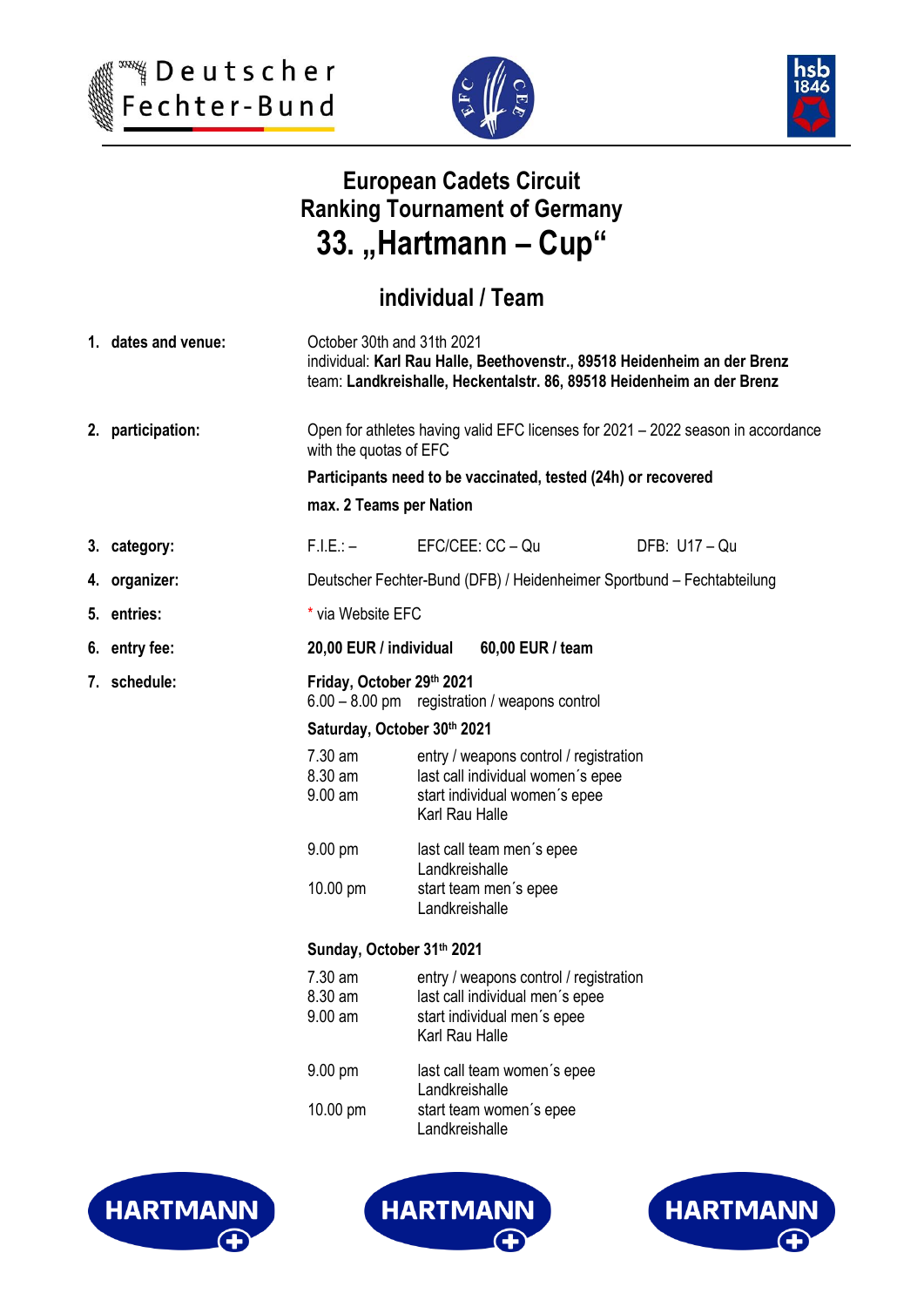





|  | according to EFC Rules<br>8. process: |                                                                                                                                                                               |  |  |  |  |
|--|---------------------------------------|-------------------------------------------------------------------------------------------------------------------------------------------------------------------------------|--|--|--|--|
|  | individuals:                          | one round of pools, after direct elimination without repechage                                                                                                                |  |  |  |  |
|  | Teams:                                | direct elimination                                                                                                                                                            |  |  |  |  |
|  |                                       |                                                                                                                                                                               |  |  |  |  |
|  | 9. referees:                          | 5 to 9 fencers 1 referee,                                                                                                                                                     |  |  |  |  |
|  |                                       | 10 to 15 fencers 2 referees.<br>16 to 20 fencers 3 referees,                                                                                                                  |  |  |  |  |
|  |                                       | penitent fee 500,- € per referee and day!                                                                                                                                     |  |  |  |  |
|  |                                       | 1 referee per 1 or 2 teams                                                                                                                                                    |  |  |  |  |
|  | 10. referees meeting:                 | Saturday, October 30th 2021 8.00 am                                                                                                                                           |  |  |  |  |
|  |                                       | Sunday, October 31th 2021<br>8.00 am<br>delegated EFC Referee:                                                                                                                |  |  |  |  |
|  |                                       |                                                                                                                                                                               |  |  |  |  |
|  | 11. hotel:                            | Hotel list at: www.fechten-heidenheim.de/downloads                                                                                                                            |  |  |  |  |
|  |                                       |                                                                                                                                                                               |  |  |  |  |
|  | 12. information:                      | Fechtzentrum Heidenheim<br>Tel.: 07321 / 9441 - 0                                                                                                                             |  |  |  |  |
|  |                                       | Virchowstr, 28<br>E-mail: info@fechten-heidenheim.de<br>89518 Heidenheim                                                                                                      |  |  |  |  |
|  |                                       |                                                                                                                                                                               |  |  |  |  |
|  | 13. responsibility:                   | The Organizer takes no responsibility in case of an accident!                                                                                                                 |  |  |  |  |
|  |                                       |                                                                                                                                                                               |  |  |  |  |
|  | 14. jurisdiction:                     | all participants subordinate to the jurisdiction of the EFC                                                                                                                   |  |  |  |  |
|  |                                       |                                                                                                                                                                               |  |  |  |  |
|  | 15. image / TV rights                 | The participants and their legal representatives declare that they agree to a publication                                                                                     |  |  |  |  |
|  |                                       | of their names, clubs and year of birth as the as the competition data. The fencer / le-                                                                                      |  |  |  |  |
|  |                                       | gal representative declares his consent to the production, distribution and display of<br>images, sound and film during the competitions. This consent is free of charge, has |  |  |  |  |
|  |                                       | unlimited territorial and temporal validity and applies to the right to the image as well as                                                                                  |  |  |  |  |
|  |                                       | the general right of personality. It includes all media, but in particular the right to repro-                                                                                |  |  |  |  |
|  |                                       | duce recordings in print, TV shows and the Internet. There is the possibility, but no                                                                                         |  |  |  |  |
|  |                                       | obligation, to give the name.                                                                                                                                                 |  |  |  |  |





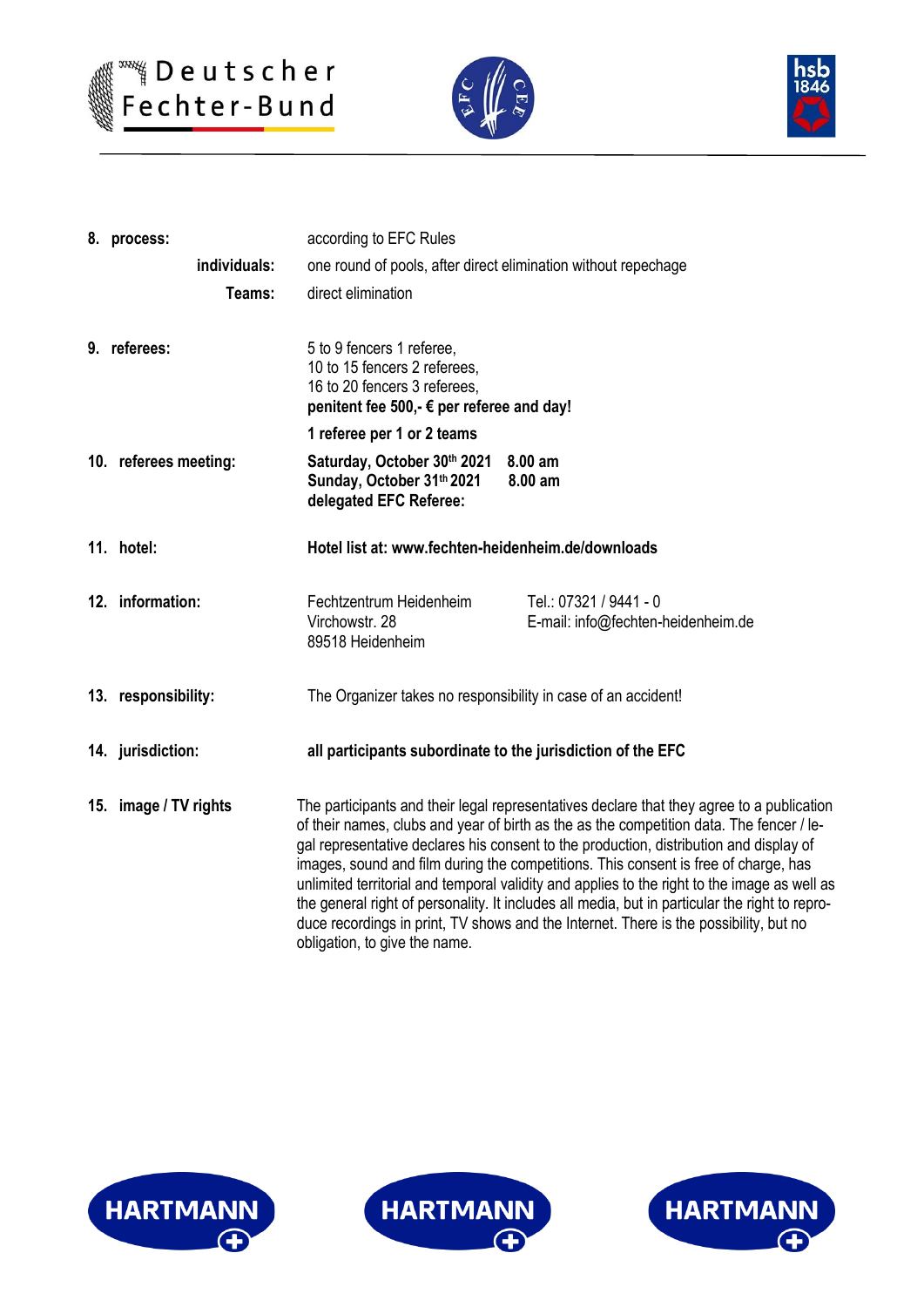





| 16. medical | A doctor is present in the competition site.                                                                                                                                                                                                                                                                                                                                                                                                                                                                                                                                                                                                                                                                                                                                                                                                                                                                                                                                                                                        |
|-------------|-------------------------------------------------------------------------------------------------------------------------------------------------------------------------------------------------------------------------------------------------------------------------------------------------------------------------------------------------------------------------------------------------------------------------------------------------------------------------------------------------------------------------------------------------------------------------------------------------------------------------------------------------------------------------------------------------------------------------------------------------------------------------------------------------------------------------------------------------------------------------------------------------------------------------------------------------------------------------------------------------------------------------------------|
|             | PLEASE NOTE THE EFC CORONA RULES AT<br>https://www.eurofencing.info/getFile/case:show/id:481140 and the DFB Corona-Rules at<br>http://www.fechten.org/news/news/update-dfb-hygienerichtlinie/                                                                                                                                                                                                                                                                                                                                                                                                                                                                                                                                                                                                                                                                                                                                                                                                                                       |
|             | Before entering the competition venue, we will be inspected according to the DFB hy-<br>giene guideline of 01.09.2021. We ask you to arrive in good time, be prepared and ob-<br>serve all the necessary registrations and certificates. Please observe the minimum dis-<br>tance of 1.5 m when waiting in front of the inspection area. We ask everyone here for<br>understanding and acceptance, if necessary delays may occur and a late start of the<br>competition is possible. Please pay special attention to the following criteria: Only regis-<br>tered athletes, accredited coaches (if applicable) as well as the tournament staff (judges,<br>competitors) are allowed to enter the competition sites. (judges, competition managers,<br>tournament directors, weapon guards, helpers of the organiser) may have access to the<br>competition sites. The persons present are to be documented.                                                                                                                         |
|             | Access to the competition site will only be granted to persons who<br>- have received their second vaccination (with Johnson & Johnson only one vaccination<br>required least 14 days before the start of the event; only vaccinations with vaccines ap-<br>proved in the EU are recognised (e.g. Sputnik V or Sinovac); or<br>- have recovered from a proven COVID-19 infection, provided the infection did not occur<br>more than six months previously - if the infection was more than six months ago, they<br>must provide evidence of a single vaccination;<br>- have a negative test for the Corona virus, whereby a certified rapid antigen test must<br>not be older than 24 hours and a PCR test must not be older than 48 hours. The relevant<br>time is the start of the tournament as stated in the announcement.<br>The general hygiene rules continue to apply at the competition venues. In particular,<br>masks must be worn. The masks must correspond to the protection class specified by<br>the federal state. |
|             | All participants (referred not only to fencers) have to print, sign and bring to the competition<br>"COVID-19 ACKNOWLEDGEMENT OF RISK AND RELEASE FROM LIABILITY"                                                                                                                                                                                                                                                                                                                                                                                                                                                                                                                                                                                                                                                                                                                                                                                                                                                                   |

17. Equipment Equipment according to definition FIE, EFC and DFB.





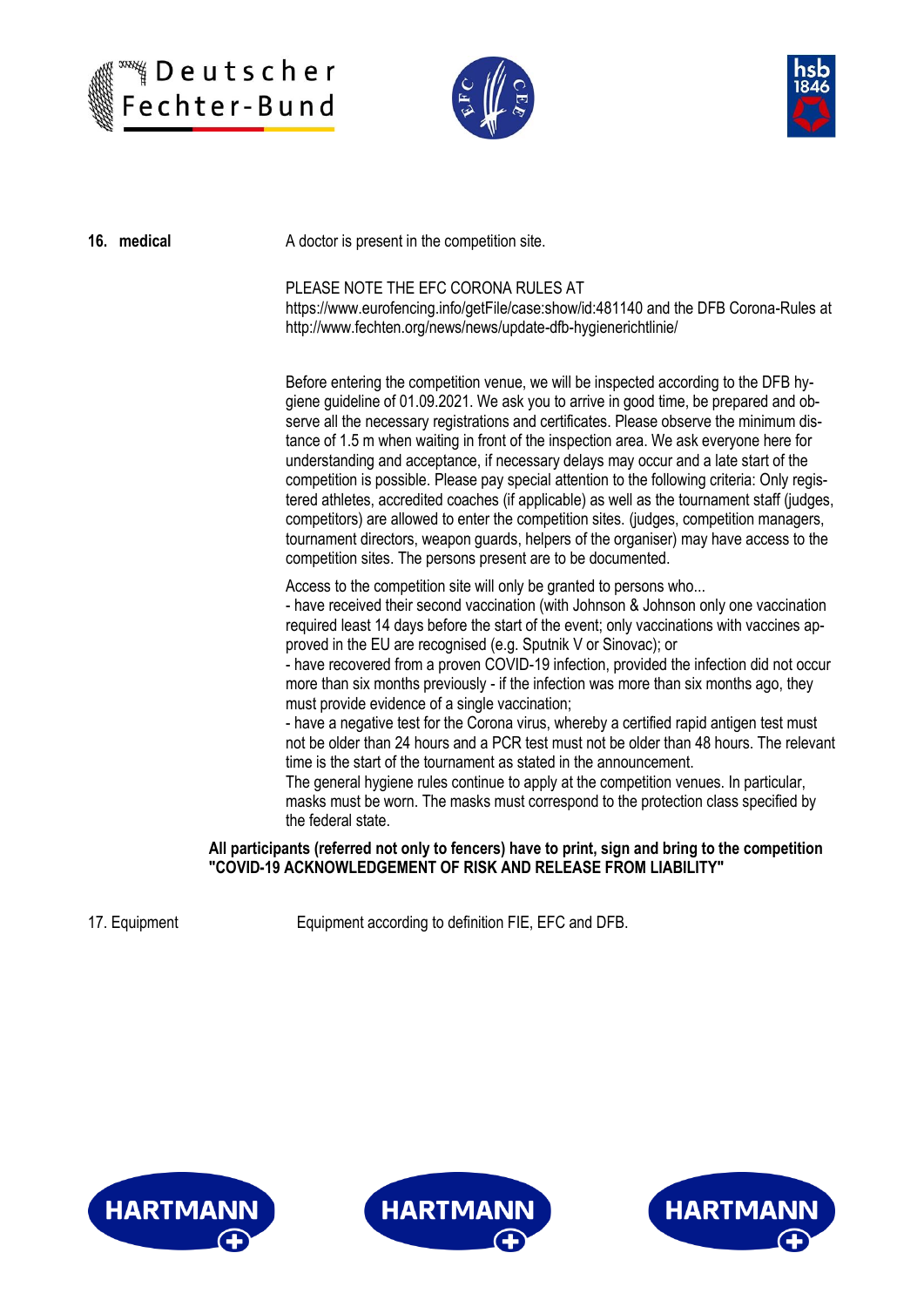

**European Fencing Confederation** Confédération Européenne d'Escrime

Annex no. 1

### COVID-19 ACKNOWLEDGEMENT OF RISK AND RELEASE FROM LIABILITY

Name of the Tournament: Hartmann Cup Heidenheim Date: 30./31.10.2021

#### **Preamble**

The novel coronavirus, COVID-19, has been declared a global pandemic by the World Health Organization. COVID-19 is extremely contagious and experts believe that it is primarily spread through person-to-person contact. The European Fencing Federation, the national fencing federation of the country in which the event is being held and the organising committee of

cc Heidenheim [name of the event] (hereinafter: the "Organisers") have introduced preventive measures aimed at reducing the spread of COVID-19. Nevertheless, the Organisers cannot guarantee that you will not be infected with COVID-19. Participation may also increase your risk of contracting COVID-19.

I wish to participate in the tournament (hereinafter: the "Tournament") as a [Competitor] [Referee] [Armourer] [Member of the DT] [Supervisor] [Coach] [Trainer] [Other: please specify

*\* \* \**

 ] (underline as appropriate), and to enter any area in which the Tournament is taking place. As compensation for being permitted to participate in the Tournament, I hereby agree to all the terms of this Release from Liability.

By signing this agreement, I acknowledge the contagious nature of COVID-19 and I voluntarily assume the risk of being exposed to or infected with COVID-19 as a result of my participation in the Tournament. I further acknowledge and voluntarily accept the risk that such exposure or infection may result in bodily harm, illness, permanent disability or death. I understand that the risk of being exposed to or infected with COVID-19 during the Tournament may result from the actions, presumed omissions or negligence of myself and others, including, but not limited to, employees, volunteers and participants in the Tournament.

I voluntarily agree to assume all of the above risks and take full responsibility for any injury (including, but not limited to, physical injury, disability and death), illness, damage, loss, claim, liability or expense of any kind that I may suffer or incur as a result of my participation in the Tournament. I hereby undertake to refrain from suing the EFC and its designated individuals, including, but not limited to, members of the Directoire Technique, Refereeing, Referees, Armourers, supervisor, Video & Wireless Technicians, Announcers, Event Managers, etc. and the Organisers and the employees, agents and representatives thereof, whom I release from all liability.